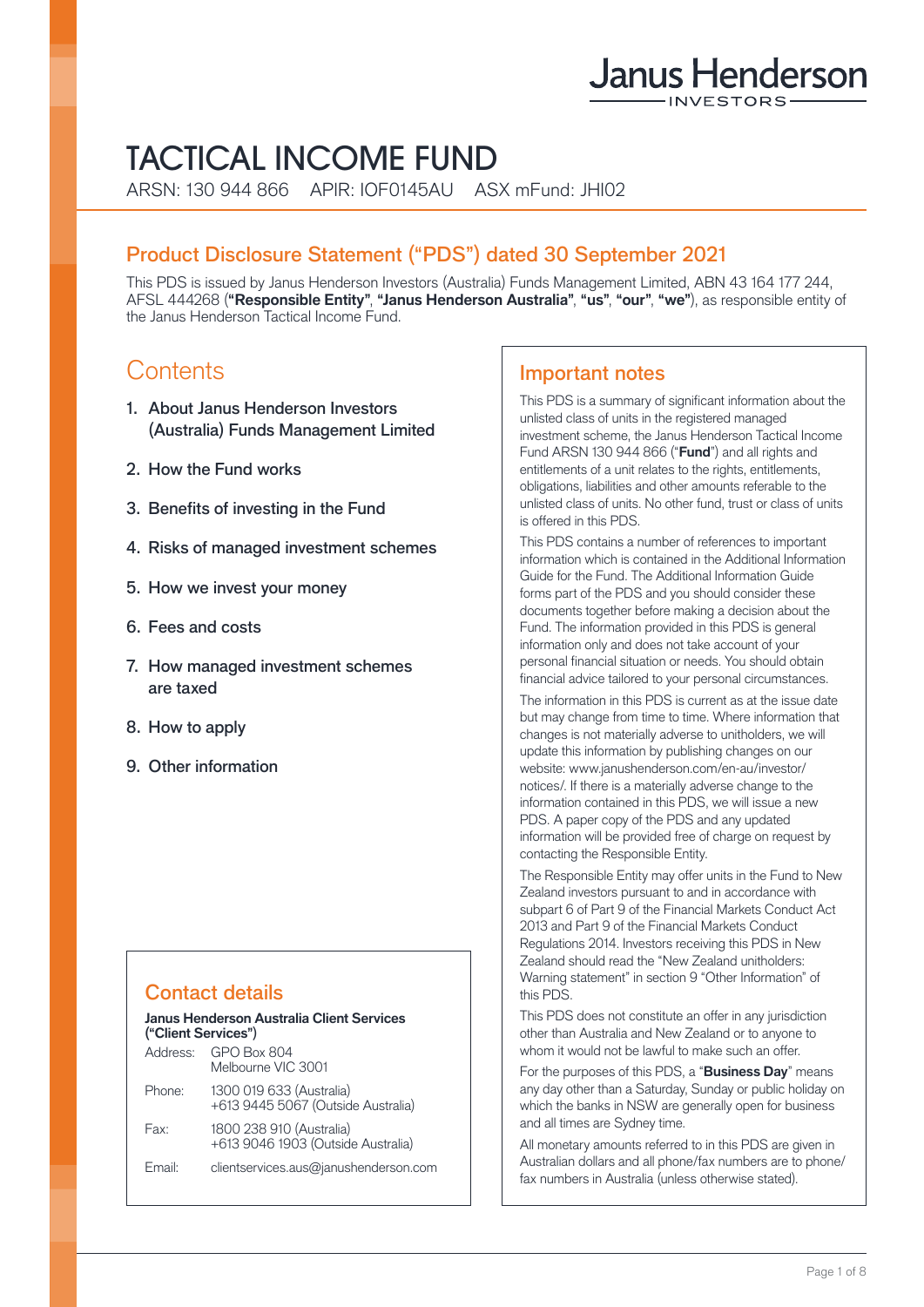## 1. About Janus Henderson Investors (Australia) Funds Management Limited

Janus Henderson Australia, the responsible entity of the Fund, is a subsidiary of the global asset management group Janus Henderson Group plc ("**Janus Henderson**"). Janus Henderson exists to help clients achieve their long-term financial goals. Our active management offers clients the opportunity to outperform passive portfolios over the course of market cycles. With more than 340 investment professionals, we provide access to some of the industry's most talented and innovative thinkers, spanning equities, fixed income, multi-asset, and alternatives, globally. Our investment teams blend insight, originality, and precision with rigorous analysis, structured processes, and robust risk management. We build client partnerships on openness and trust, channelling expertise from across the business and communicating the views of our experts in a timely and relevant way. As at 30 June 2021, Janus Henderson had \$569.6 billion in assets under management, more than 2,000 employees and offices in 25 cities worldwide.

The Responsible Entity is responsible for the operation of the Fund and has the power to delegate certain duties in accordance with the *Corporations Act 2001* (Cth) ("**Corporations Act**") and the constitution of the Janus Henderson Tactical Income Fund ("**Constitution**"). The Responsible Entity has appointed Janus Henderson Investors (Australia) Institutional Funds Management Limited ABN 16 165 119 531, AFSL 444266 ("**Manager**") to manage the investments of the Fund. The Responsible Entity has also appointed BNP Paribas Securities Services, ARBN 149 440 291 ("**BNP**") as the custodian (**"Custodian"**) and administrator (**"Administrator"**) for the Fund. Subject to the relevant agreements between the Responsible Entity and BNP, the Responsible Entity, in its discretion, may change the Custodian and Administrator from time to time and appoint additional service providers.

## 2. How the Fund works

The Fund has been established to provide investors with the opportunity to gain exposure to an actively managed diversified fixed income strategy.

The Fund has been established as the unlisted class of units in the registered managed investment scheme, the Janus Henderson Tactical Income Fund. This means your money is pooled together with monies from other unitholders in the Janus Henderson Tactical Income Fund. This pool is used to buy investments that are managed on behalf of all unitholders in the Janus Henderson Tactical Income Fund. When you invest in the Fund, you will be issued units in the Fund rather than directly receiving an interest in the assets of the Fund. Your units will represent the value of your interest in the Fund. The number of units you will receive is dependent on the amount of money you invest and the unit price at the date of your application. You can increase the number of units you hold by reinvesting distributions or making an additional investment, or decrease the number of units you hold by making a withdrawal. Certain rights are attached to units and these rights are exercisable by the person who owns them (referred to as "**you**", "**direct investor**" or "**unitholders**" throughout this PDS). The Fund is currently a disclosing entity under the Corporations Act.

#### **Applications into the Fund**

The minimum initial investment amount is \$25,000.

We can vary or waive the minimum investment amount at any time. Applications will be processed with an effective date being the date Client Services receives both a valid application form ("**Application Form**") for the Fund by mail and your application money in cleared funds. Valid applications for units received by Client Services before 2pm on any Business Day will be processed using the application price next calculated for that Business Day. Valid applications for units received by Client Services after 2pm on any Business Day or on a non-Business Day will be processed using the application price calculated for the next Business Day.

Once you have made your initial investment in the Fund, you can make additional investments by sending a completed Additional Investment Form, by email, fax or mail, to Client Services. The minimum additional investment amount is \$5,000.

The Application Form and Additional Investment Form are available at [www.janushenderson.com/en-au/investor/documents.](http://www.janushenderson.com/en-au/investor/documents)

#### **Applications into the Fund via mFund**

The Fund has been admitted to the mFund Settlement Service ("**mFund**") operated by the ASX under the ASX Operating Rules. While the Fund is admitted to mFund, investors will be able to apply for and redeem units in the Fund through mFund without completing the Application Form or Additional Application Form. mFund uses CHESS, ASX's electronic settlement system, allowing automated application and withdrawal of units in the Fund through your ASX broker (or your financial adviser who uses a stockbroking service on your behalf). Your holding of the broker-sponsored units is linked to your individual CHESS Holder Identification Number ("**HIN**"), which is used to hold your other investments transacted through the ASX. If you do not currently have a HIN, you will be issued with one. mFund does not facilitate on-market buying and selling between investors. The units in the Fund settled through the mFund settlement service are issued and redeemed by us.

If you are investing in the Fund through mFund, to make your initial investment or additional investments you will need to place a buy order and provide the application money to your ASX broker who will then need to process the buy order for units in the Fund using CHESS, the ASX electronic settlement system and provide the application money to us. As at the date of this PDS, the ASX Operating Rules provide that the cut-off time for placing an application request via mFund is 11:00am on any Business Day. Please speak to your ASX broker (or your financial adviser) for more information.

#### **Withdrawals from the Fund**

The minimum withdrawal amount is \$5,000. If your withdrawal request results in your remaining investment in the Fund falling below \$25,000, we may require you to withdraw your entire balance.

We can vary or waive the minimum withdrawal or holding amount at any time.

You can request the withdrawal of all or part of your investment in the Fund by sending a completed Withdrawal Form, by email, fax or mail, to Client Services.

Withdrawal proceeds will be paid directly into your nominated Australian bank account which must be in your name. If you do not provide us with Australian bank account details, your withdrawal proceeds will be paid by cheque. Payment of withdrawal proceeds cannot be made to a third party.

Valid withdrawal requests received by Client Services before 2pm on any Business Day, except in special circumstances, will be processed using the withdrawal price next calculated for that Business Day. Valid withdrawal requests received by Client Services after 2pm on any Business Day or on a non-Business Day will be processed at the withdrawal price calculated for the next Business Day.

We will generally pay withdrawals to your nominated Australian bank account within six Business Days. However, this timeframe is a guide only and as specified in the Constitution, the Responsible Entity may take up to 60 days to process your withdrawal request while the Fund is liquid. In certain circumstances, such as when there is a freeze on withdrawals, you may not be able to withdraw your units within the usual period upon request.

The Withdrawal Form is available at

[www.janushenderson.com/en-au/investor/documents](http://www.janushenderson.com/en-au/investor/documents).

#### **Withdrawals from the Fund via mFund**

If you are withdrawing from the Fund through mFund, to make a withdrawal you will need to place a sell order with your ASX broker who will then need to process the sell order for units in the Fund using CHESS, the ASX electronic settlement system. As at the date of this PDS, the ASX Operating Rules provide that the cut-off time for placing a withdrawal request via mFund is 11:00am on any Business Day. Please speak to your ASX broker (or your financial adviser) for more information.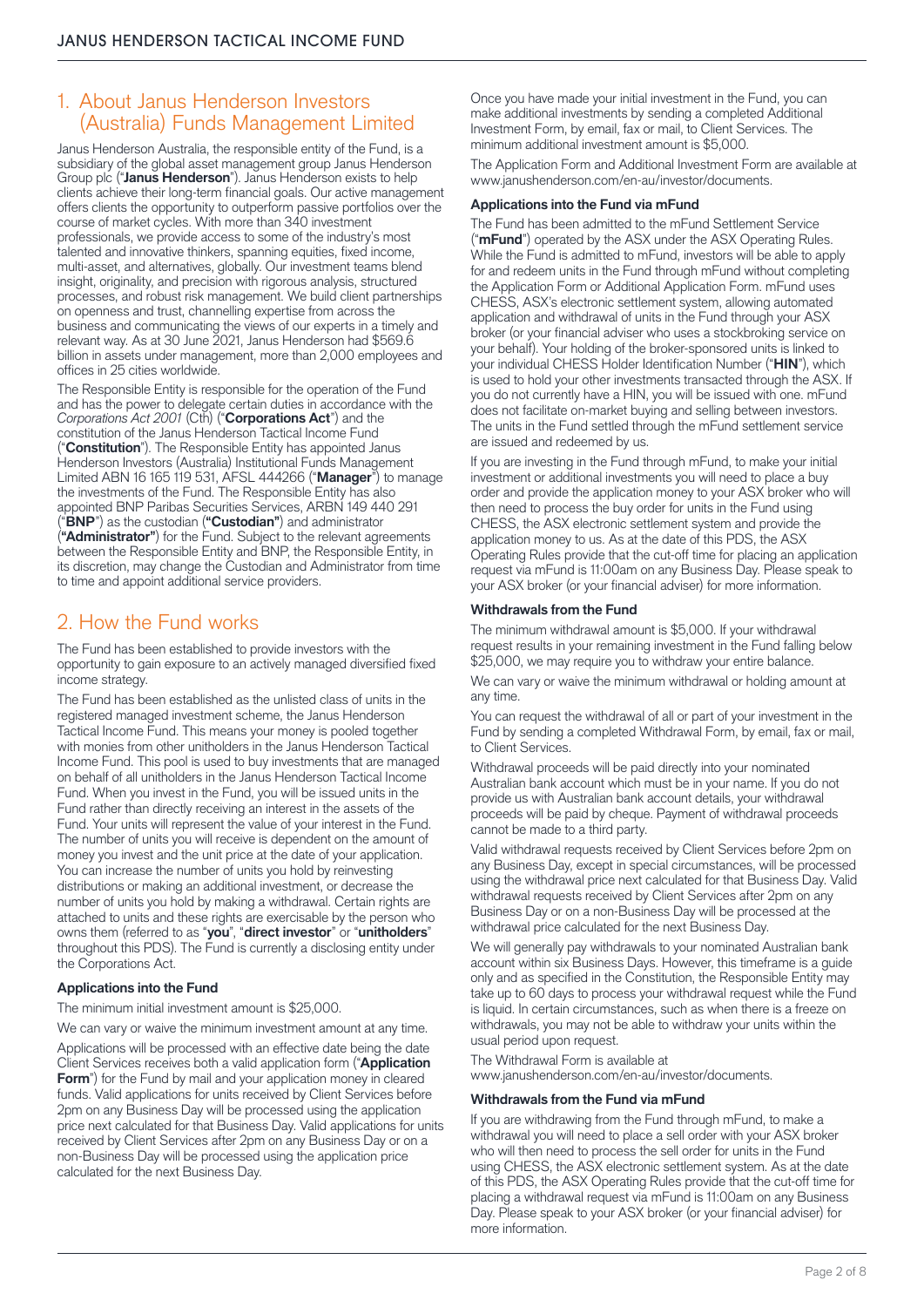#### **Switching between funds**

You can switch an amount of your investment in the Fund to another fund listed on the Switch Request Form by sending a completed Switch Request Form, by email, fax or mail, to Client Services. The minimum switch amount is \$5,000 and is subject to the minimum investment amounts required in each of the respective funds. If your switch request results in your remaining investment in the Fund falling below \$25,000, we may require you to withdraw or switch your entire balance.

The Switch Request Form is available at [www.janushenderson.com/en-au/investor/documents.](http://www.janushenderson.com/en-au/investor/documents)

#### **Unit prices**

The unit price is generally calculated each Business Day based on the net asset value ("**NAV**") of the Fund divided by the number of units on issue in the Fund. Application and withdrawal unit prices are then calculated by applying a buy or sell spread to the NAV unit price. The buy/sell spread is an estimate of the costs of buying and selling the underlying assets of the Fund as a result of applications or redemptions in the Fund. The unit price will change as the market value of assets in the Fund rises or falls. The NAV at the end of each month can be found on the monthly report, which is available on our website at [www.janushenderson.com/en-au/investor/monthly-reports/.](http://www.janushenderson.com/en-au/investor/monthly-reports/)

#### **Frequency of distributions**

The Fund generally pays distributions quarterly, however there may be periods in which no distributions are made, or we may make interim distributions. We do not guarantee any particular level of distribution. Distributions are generally calculated based on the Fund's net income at the end of the distribution period divided by the number of units on issue. We distribute or allocate all taxable income to unitholders each year, including the net realised capital gains of the Fund. Net realised capital gains are typically distributed or allocated in the final distribution of the financial year.

Distribution payments are generally made within 10 Business Days after the end of the distribution period.

Distributions are automatically reinvested unless you instruct us otherwise in the Application Form. If you do not nominate a bank account for payment of distributions, we will treat this as a request to reinvest your distributions. You may change your distribution option by notifying us in writing at least 30 Business Days prior to the end of the relevant distribution period. Distributions will be reinvested using the NAV unit price for the last Business Day of the relevant distribution period, adjusted to exclude the income to be distributed for the distribution period and any buy/sell spread. Where the last day of a distribution period falls on a day that is not a Business Day, the valuations for the NAV unit price for that distribution period will take into account any relevant additional day(s).

**You should also read the important information in the Additional Information Guide about "How the Janus Henderson Funds work" including "How unit prices are calculated" and "Additional information about distributions" before making a decision. Go to section 2 of the Additional Information Guide available at [www.janushenderson.com/en-au/investor/documents](http://www.janushenderson.com/en-au/investor/documents).**

**The material relating to "How the Janus Henderson Funds work" including "How unit prices are calculated" and "Additional information about distributions" may change between the time when you read this PDS and the day when you acquire units.** 

## 3. Benefits of investing in the Fund

#### **Significant features**

The Fund is an integrated and diversified fixed income solution designed to make tactical investment decisions between cash, longer duration fixed interest securities and higher yielding securities, throughout every step of the investment cycle.

#### **Significant benefits**

Investing in the Fund offers a range of benefits, including:

- **Exposure to investment opportunities** Access to investment opportunities that individual investors may not be able to achieve on their own.
- **• Professional management** Access to a highly experienced investment management team with a proven track record of managing diversified cash and fixed income portfolios.
- **• Global presence** Access to the investment knowledge and expertise of Janus Henderson's global network of investment professionals.
- **• Access your information** You can keep regularly updated on your investment in the Fund and access Fund investment performance information at [www.janushenderson.com/en-au/](http://www.janushenderson.com/en-au/investor/monthly-reports/) [investor/monthly-reports/.](http://www.janushenderson.com/en-au/investor/monthly-reports/) In addition you will receive regular unitholder statements and an annual tax statement and can access these statements through an online portal.
- **• Diversification** The Fund will provide you with the ability to diversify your portfolio through holding a single security.

## 4. Risks of managed investment schemes

All investments carry risk. Different strategies may carry different levels of risk, depending on the assets that make up the strategy. Assets with the highest long-term returns may also carry the highest level of short term risk.

There are significant risks associated with managed investment schemes generally. The level of risk for each person will vary depending on a range of personal factors including your age, investment time frame, where other parts of your wealth are invested and your risk tolerance.

The value of your investment will vary over time. The level of returns will vary and future returns may differ from past returns. Returns are not guaranteed and you may lose some of your money. Laws affecting registered managed investment schemes may change in the future. None of the Responsible Entity, its associates or its related bodies corporate guarantees that the investment objective will be achieved, that you will earn any return on your investment or that your investment will gain in value or retain its value.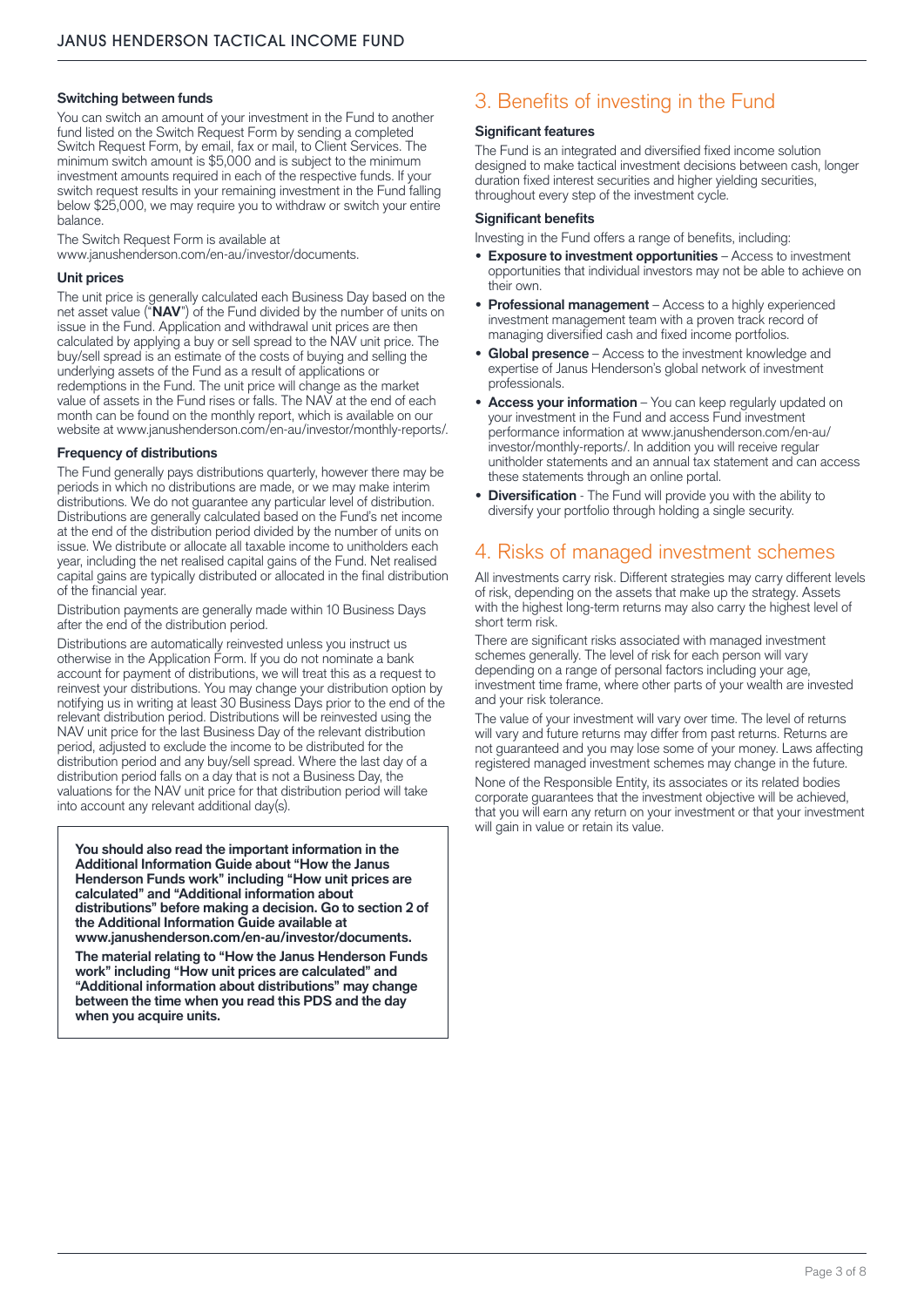The key risks of investing in the Fund are:

| <b>Key risk</b>                  | <b>Description of risk</b>                                                                                                                                                                                                                                                                                                                                                                                                                                                                                                                                                                                                                                                                                                                                                                                                                                  |
|----------------------------------|-------------------------------------------------------------------------------------------------------------------------------------------------------------------------------------------------------------------------------------------------------------------------------------------------------------------------------------------------------------------------------------------------------------------------------------------------------------------------------------------------------------------------------------------------------------------------------------------------------------------------------------------------------------------------------------------------------------------------------------------------------------------------------------------------------------------------------------------------------------|
| Interest rate risk               | The risk that fixed interest securities will decline in value because of changes in interest rates. For example, as interest<br>rates rise, the value of certain securities held by the Fund may decrease in value. This risk increases as the term of<br>the security (duration) increases.                                                                                                                                                                                                                                                                                                                                                                                                                                                                                                                                                                |
| <b>Credit risk</b>               | The risk that the issuer of the fixed interest security in which the Fund invests may not meet its obligations in full and/<br>or on time to pay interest and repay capital. For example, the Fund could lose money if the issuer of a fixed interest<br>security is unable or unwilling to make interest or principal payments on a fixed interest security that is held by the<br>Fund.                                                                                                                                                                                                                                                                                                                                                                                                                                                                   |
| <b>Market risk</b>               | The risk that the market price of an investment may fluctuate as a result of factors such as economic conditions,<br>regulations, sentiment and geopolitical events as well as environment, social and technological changes such as<br>pandemics. These fluctuations will affect the value of the investments in the Fund's investment portfolio which will<br>impact on the unit price of the Fund.                                                                                                                                                                                                                                                                                                                                                                                                                                                       |
| <b>Active management</b><br>risk | The risk that the Fund's performance may deviate significantly from the performance of the Benchmark due to the<br>active management of the Manager. The Fund does not invest in a predetermined basket of securities such as an<br>index and so weightings to investments will differ from the Benchmark.                                                                                                                                                                                                                                                                                                                                                                                                                                                                                                                                                  |
| Derivatives risk                 | The risk that the value of a derivative fails to move in line with the underlying asset or as expected, or the risk of<br>potential illiquidity in a derivative and the possibility that the derivative position is difficult or costly to reverse. The Fund<br>may invest in both exchange traded and over the counter derivatives to pursue its investment strategy and for risk<br>management purposes. In relation to over the counter derivatives, exposure to counterparty risk exists as well as the<br>risk that contractual obligations may be non-standard or differ as between counterparties.                                                                                                                                                                                                                                                   |
| <b>Liquidity risk</b>            | The risk that the Fund may be exposed to securities which may be difficult or impossible to sell, either due to factors<br>specific to that security or to prevailing market conditions. It may not be possible to sell such securities when it is<br>desirable to do so or to realise what the Manager perceives to be their fair value in the event of a sale.                                                                                                                                                                                                                                                                                                                                                                                                                                                                                            |
| Manager risk                     | The risk that the Manager will not achieve the Fund's stated investment objective and/or it may underperform the<br>Benchmark or may not deliver returns that compare favourably to other investment managers in the same asset class.<br>Many factors can negatively impact the Manager's ability to generate acceptable returns, including for example, loss<br>of key staff.                                                                                                                                                                                                                                                                                                                                                                                                                                                                             |
| <b>Currency risk</b>             | The risk that the value of investments of the Fund will change due to movements in the exchange rate between the<br>local currency and the Australian dollar. This risk can arise because the Fund may hold securities domiciled outside<br>Australia or securities denominated in currencies other than the Australian dollar. While any foreign currency exposure<br>will be as close to fully hedged as is practicable, there is a risk the Fund may be under or over-hedged from time to<br>time.                                                                                                                                                                                                                                                                                                                                                       |
| <b>Counterparty risk</b>         | The risk that loss from the failure of another party (a counterparty) to a contract to meet its obligations occurs.<br>Counterparty risk arises primarily from 'over the counter' transactions involving derivatives. Substantial losses can be<br>incurred by the Fund if a counterparty is unable or unwilling to meet its contractual obligations. The Fund is also, to a<br>certain extent, reliant on external service providers, such as the Custodian and Administrator to provide services in<br>connection with the operation of the Fund. There is a risk that these service providers may default on the performance<br>of their obligations or seek to terminate these arrangements resulting in the Fund having to seek an alternative service<br>provider meaning that investment activities and other functions of the Fund may be affected. |
| <b>Security specific</b><br>risk | The risk that investments by the Fund in a security will be subject to many of the risks to which that particular security<br>is itself exposed. These risks may impact the value of the security. These risks include factors such as changes in<br>management, actions of competitors and regulators, changes in technology and market trends. These factors may<br>cause a security to perform adversely and where the Fund has exposure to that security may reduce the unit price of<br>the Fund.                                                                                                                                                                                                                                                                                                                                                      |
| <b>Fund risk</b>                 | The risk that changes to the Fund or the Underlying Fund, such as termination of the Fund or the Underlying Fund,<br>changes to fees, or changes in government policies (including taxation), regulations and laws that may affect the Fund<br>or the Underlying Fund, can have an impact on your potential investment return.                                                                                                                                                                                                                                                                                                                                                                                                                                                                                                                              |
| <b>Class risk</b>                | The Fund has been established as a separate class of units in the Janus Henderson Tactical Income Fund, a<br>registered managed investment scheme. The Constitution provides that the assets are held on trust for the investors.<br>There is a risk that investors of different classes, such as the Fund, may be exposed to liabilities of another class of<br>units and they could lose some or all of their investment in the Fund. There is also a risk that in the event of an<br>insolvency, the assets of the Fund could be made available to creditors of another class of units in respect of the<br>Janus Henderson Tactical Income Fund.                                                                                                                                                                                                        |

**You should also read the important information in the Additional Information Guide about "Risks of managed investment schemes" before making a decision. Go to section 3 of the Additional Information Guide available at [www.janushenderson.com/en-au/investor/documents](http://www.janushenderson.com/en-au/investor/documents).**

**The material relating to "Risks of managed investment schemes" may change between the time when you read this PDS and the day when you acquire units.**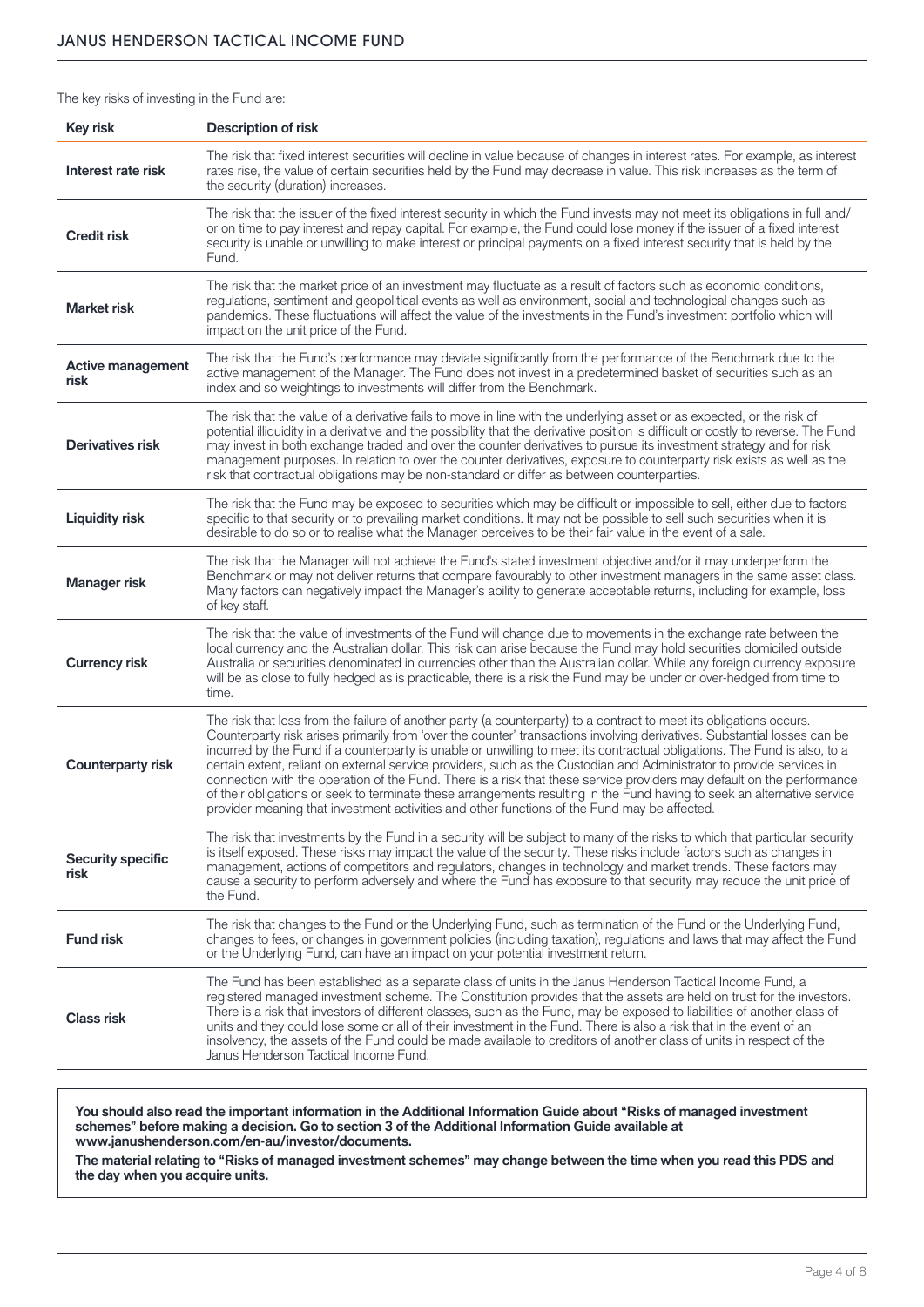### 5. How we invest your money

**WARNING:** When considering an investment in the Fund you should consider the Fund's likely investment return, risk level, your personal circumstances and your investment timeframe. We recommend you consult a financial adviser for assistance in determining whether the Fund is appropriate for you.

#### **Investment return objective**

The Fund seeks to achieve a total return after fees that exceeds the total return of the Benchmark, by investing in a diversified portfolio of predominantly Australian income producing assets.

#### **Asset allocation**

| Asset class**                   | Indicative asset allocation<br>range (as % of NAV) |
|---------------------------------|----------------------------------------------------|
| Cash                            | $0-100$                                            |
| Conservative Fixed Interest     | $0-100$                                            |
| Australian Fixed Interest       | $0 - 100$                                          |
| <b>High Yielding Securities</b> | $0 - 20*$                                          |

\* The maximum aggregate exposure to sub-investment grade securities will not exceed 10% of NAV. The maximum exposure to global high yielding securities will not exceed 10% of NAV.

\*\* These are the asset allocation ranges for the Fund. If market movements, investments into or withdrawals from the Fund, or changes in the nature of an investment, cause the Fund to move outside these ranges, or a limit set out in this PDS, this will be addressed by us as soon as reasonably practicable.

The Fund primarily gains exposure through investing in the following underlying funds ("**Underlying Funds**"):

- Janus Henderson Cash Fund Institutional (ARSN 127 731 006)
- Janus Henderson Conservative Fixed Interest Fund Institutional (ARSN 100 098 271)
- Janus Henderson Australian Fixed Interest Fund Institutional (ARSN 100 098 413)
- Janus Henderson Diversified Credit Fund (ARSN 127 727 431)

The Fund may have exposure to non-Australian dollar denominated securities including limited exposure to non-Australian debt issuers. Where the Fund invests in non-Australian dollar denominated securities, the associated foreign currency exposure will be as close to fully hedged as is practicable using appropriate derivative instruments.

Derivatives may be used solely for investment and risk management purposes and cannot be used to gear the Fund.

#### **Benchmark**

Bloomberg AusBond Bank Bill Index and Bloomberg AusBond Composite 0+ Yr Index equally weighted.

#### **Investment policy/approach**

The Fund is an actively managed strategy that invests in a wide range of cash and fixed interest securities. These include debt issued by banks and other corporations, mortgage and other asset backed securities and government, semi-government and supra-national bonds. The Fund may also allocate to Australian and global high yielding securities when attractive opportunities are identified.

The Fund is designed to harness the considerable expertise of the Manager and gives them the flexibility to tactically and actively allocate the Fund's assets based on their assessment of the outlook for the Australian and global economy, interest rates and fundamentals of the corporate sector within the context of the credit cycle.

The flexible asset allocation ranges and fundamentally driven approach allows the Manager to meaningfully adjust the level of fixed interest exposure to both enhance performance in periods of falling interest rates and conversely, to protect value from the adverse impact of rising yields.

The overall level of credit risk within the Fund is actively adjusted to reflect the Manager's assessment of fundamentals and valuations within the corporate debt market.

#### **Risk Level**

Low-medium risk – the Fund is considered a low-medium investment risk. The key risks associated with this investment are set out in section 4.

Minimum suggested investment timeframe – The Fund is intended to be suitable for investors who are comfortable to invest for at least three years. Please note this is a guide only and not a recommendation.

#### **Labour standards and environmental, social and ethical considerations**

Janus Henderson is a signatory of the United Nations Principles for Responsible Investment, a set of principles designed to highlight the financial relevance of environmental, social and corporate governance iccupe

The Responsible Entity has delegated investment decisions for the purposes of selecting, retaining or realising investments for the Fund to the Manager pursuant to the investment management agreement. Therefore the Responsible Entity does not itself take into account labour standards, environmental, social or ethical considerations for the purpose of selecting, retaining or realising investments for the **Fund.** 

The Manager takes labour standards, environmental, social and ethical considerations into account when selecting, retaining or realising investments.

The Manager believes that a holistic view of investments including consideration of factors such as environmental, social and governance ("**ESG**") will promote a well-rounded approach to investing with better return outcomes for clients.

Specifically, the Manager seeks to avoid investment in issuers directly involved in the following activities:

- tobacco manufacturing;
- manufacture of controversial weapons (such as cluster munitions, landmines, biological or chemical weapons, depleted uranium weapons, blinding laser weapons, incendiary weapons, and/or non-detectable fragments); and
- production or distribution of pornography.

The Manager will engage a third party provider to assist it to determine the individual issuers it should exclude. The Manager also engages with company management and debt origination desks at banks to discuss and promote the growth of the positive impact investing landscape.

Other than described above, the Manager has no predetermined view on the specific labour standards and environmental, social and ethical considerations which it will apply or a fixed methodology or weightings for taking these standards and considerations into account when selecting, retaining and realising investments of the Fund, but rather examines a range of labour standards and environmental, social and ethical considerations and uses a range of tools, methodologies and services to assist with decision making.

Janus Henderson has a dedicated Governance and Responsible Investment ("**GRI**") unit, who work closely with the Manager and support the team. The GRI unit operates a range of ESG screens and tools with the aim of identifying material ESG issues that the Manager may consider as part of the valuation process. In addition, the Manager has resources within the team that are focused on integrating ESG into the investment process.

The Manager reviews the Fund's investments, on a case by case basis, in light of any labour standards and environmental, social and ethical issues researched and raised, and may take steps to realise, reduce or cease making further investments in organisations or securities which are negatively affected by labour standards and environmental, social and ethical considerations.

**You should also read the important information in the Additional Information Guide about "Changes to the Funds" before making a decision. Go to section 2 of the Additional Information Guide available at [www.janushenderson.com/en-au/investor/documents.](http://www.janushenderson.com/en-au/investor/documents/)**

**The material relating to "Changes to the Funds" may change between the time when you read this PDS and the day when you acquire units.**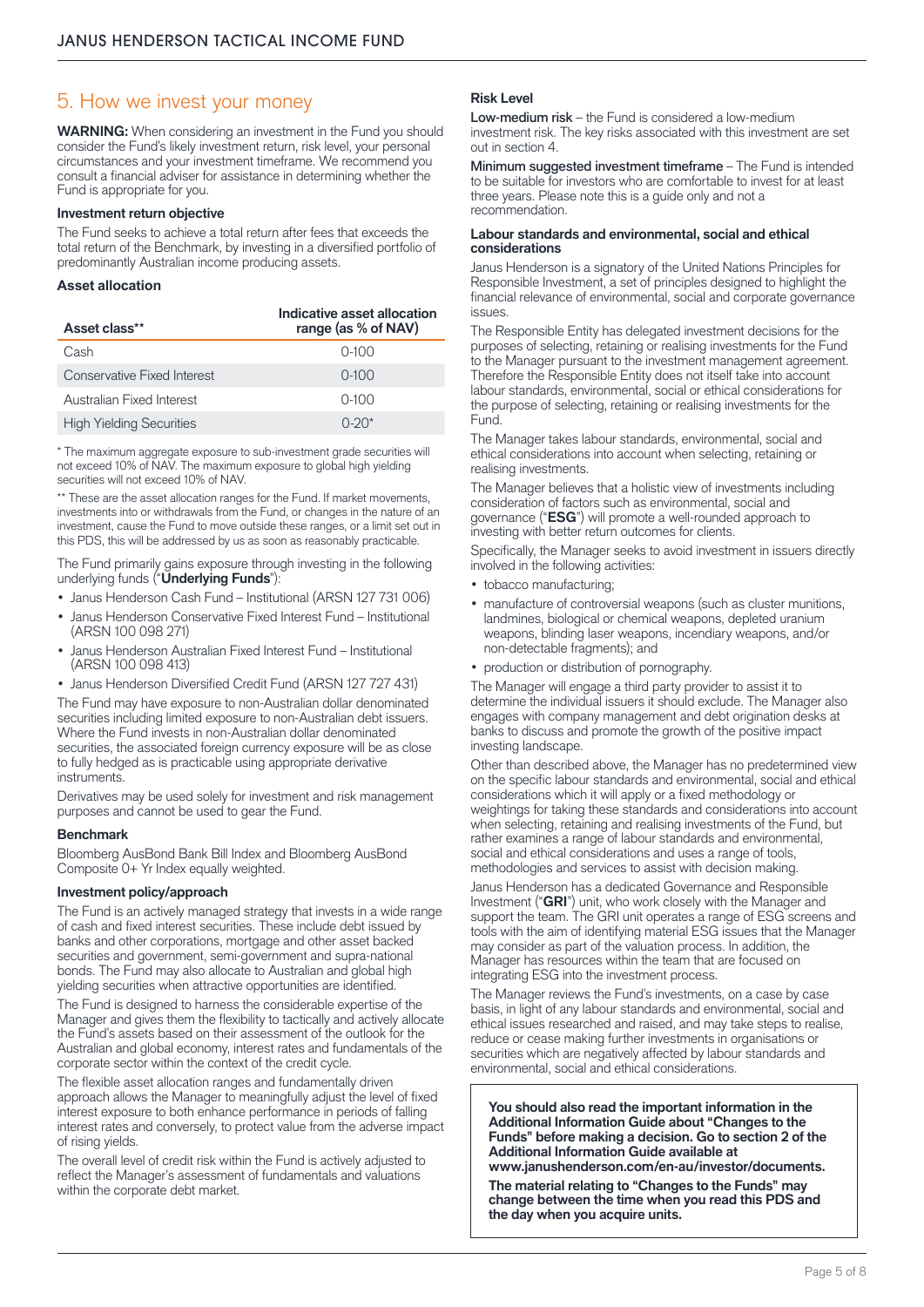## 6. Fees and costs

#### **DID YOU KNOW?**

Small differences in both investment performance and fees and costs can have a substantial impact on your long term returns.

For example, total annual fees and costs of 2% of your account balance rather than 1% could reduce your final return by up to 20% over a 30 year period (for example, reduce it from \$100,000 to \$80,000).

You should consider whether features such as superior investment performance or the provision of better member services justify higher fees and costs.

You may be able to negotiate to pay lower contribution fees and management costs where applicable. Ask the Fund or your financial adviser.

#### **TO FIND OUT MORE**

If you would like to find out more, or see the impact of the fees based on your own circumstances, the Australian Securities and Investments Commission (ASIC) website (www.moneysmart.gov.au) has a managed funds fee calculator to help you check out different fee options.

**WARNING:** Additional fees may be paid to a financial adviser if you have consulted a financial adviser. You should refer to the Statement of Advice provided by your financial adviser in which details of the fees are set out. If you are investing through mFund your ASX broker may charge additional fees (see their Financial Services Guide). If you are investing in the Fund via an IDPS operator, you will need to consider the fees and other costs of the IDPS when calculating the total cost of your investment.

The information in the table below shows the fees and other costs that you may be charged and can be used to compare costs between different simple managed investment schemes.

These fees and costs can be paid directly from your investment, deducted from your investment returns or from the assets of the Fund as a whole. You should read all the information about fees and costs because it is important to understand their impact on your investment.

For information on tax see section 7 of this PDS and section 7 of the Additional Information Guide. You can use the ASIC managed funds fee calculator to calculate the effect of fees and costs on your account balances.

| Type of fee or cost                              | Amount                                                                   |  |  |  |  |
|--------------------------------------------------|--------------------------------------------------------------------------|--|--|--|--|
| Fees when your money moves in or out of the Fund |                                                                          |  |  |  |  |
| Establishment fee                                | Not applicable                                                           |  |  |  |  |
| Contribution fee                                 | Nil                                                                      |  |  |  |  |
| Withdrawal fee                                   | Nil                                                                      |  |  |  |  |
| Exit fee                                         | Not applicable                                                           |  |  |  |  |
| Management costs <sup>1,3,4</sup>                |                                                                          |  |  |  |  |
|                                                  | The management costs of the Fund<br>are 0.45% p.a. of the asset value of |  |  |  |  |

*The fees and costs for managing your investment*

ue of the Fund and consist of: • a management fee<sup>2</sup>: 0.45% p.a. of

- the asset value of the Fund; and • indirect costs: 0.00% p.a. of the
- asset value of the Fund.
- <sup>1</sup> All estimates of fees in this section are based on information available as at the date of this PDS and reflect the Responsible Entity's reasonable estimates of the typical ongoing amounts for the current financial year. All other costs reflect the actual amount incurred by the Fund for the previous financial year and includes the Responsible Entity's reasonable estimates where information was not available as at the date of this PDS or the Responsible Entity was unable to determine the exact amount.
- <sup>2</sup> For wholesale investors the Responsible Entity may, in its discretion and in accordance with relevant ASIC policy and the Corporations Act, negotiate and agree a rebate or waiver of part of the management fee to a person who acquires an interest in the Fund in response to an offer made to them as a wholesale client within the meaning of section 761G of the Corporations Act. Please refer to 'Differential fees' in the Additional<br>Information Guide for further information
- An allowance for transactional and operational costs may apply to investments into, and withdrawals from, the Fund. Please see 'Transactional and operational costs' below for further information. Unless otherwise stated, all fees and costs quoted in this PDS are quoted on an Australian GST inclusive basis and net of any applicable reduced input tax credits ("**RITCs**").
- As the management fee is calculated on a gross asset value basis, the other components of the management costs have been converted to and also disclosed on a gross asset value basis (as opposed to net asset value basis).

#### **Example of annual fees and costs for the Fund**

This table gives an example of how the fees and costs in the Fund can affect your investment over a one year period. You should use this table to compare the Fund with other managed investment products.

| <b>Example</b>                                                   |                                                      | Balance of \$50,000 with<br>a contribution of \$5,000<br>during the year <sup>1</sup>                                                                                                                                                                                                                              |
|------------------------------------------------------------------|------------------------------------------------------|--------------------------------------------------------------------------------------------------------------------------------------------------------------------------------------------------------------------------------------------------------------------------------------------------------------------|
| <b>Contribution fees</b>                                         | Nil                                                  | For every additional<br>\$5,000 you put in,<br>you will be charged \$0.                                                                                                                                                                                                                                            |
| <b>PLUS</b><br>Management costs <sup>3,5</sup><br>comprising of: | $0.45%$ p.a.<br>of the asset<br>value of the<br>Fund | <b>And, for every \$50,000</b><br>you have in the Fund, you<br>will be charged \$225 each<br>year.                                                                                                                                                                                                                 |
| • management fee:<br>· indirect costs:                           | 0.45%<br>$0.00\%$                                    |                                                                                                                                                                                                                                                                                                                    |
| <b>EQUALS</b><br>Cost of Fund                                    |                                                      | If you had an investment of<br>\$50,000 at the beginning<br>of the year and you put in<br>an additional \$5,000<br>during that year <sup>1</sup> , you would<br>be charged fees of $$2252$ <sup>4</sup> .<br>What it costs you will<br>depend on the investment<br>option you chose and the<br>fees you negotiate. |

This example assumes the \$5,000 contribution occurs on the last Business Day of that year, that the value of the investment is otherwise consistent and therefore the management costs are calculated using the \$50,000 balance only.

In practice, the actual investment balance of the Fund will vary daily and the actual fees and costs charged which are based on the asset value of the Fund will therefore also vary daily.

<sup>3</sup> Please refer to footnote 1 set out in the 'Fees and costs' table above.

Additional fees may apply. Please see the 'Additional explanation of fees and costs' below for further information.

As the management fee is calculated on a gross asset value basis, the other components of the management costs have been converted to and also disclosed on a gross asset value basis (as opposed to net asset value basis).

## Additional explanation of fees and costs

#### **Management costs of the Fund**

Management costs comprise of the fees and costs that a unitholder incurs by investing in the Fund rather than investing directly in the underlying assets. Management costs are payable from the Fund's assets and are not paid directly from your investment. As at the date of this PDS, management costs of the Fund comprise of a management fee and indirect costs.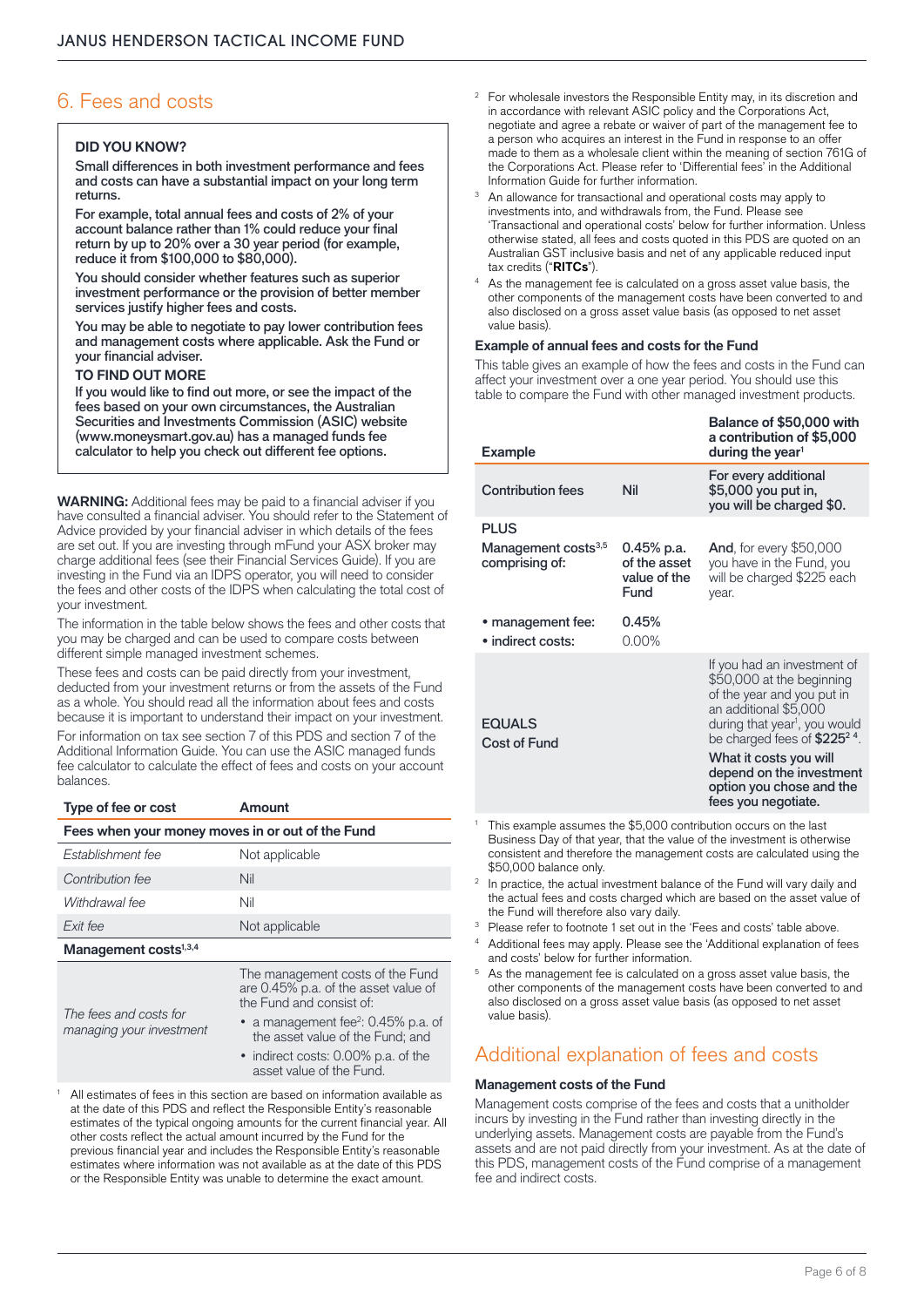#### **Management fee**

The management fee of 0.45% p.a. of the asset value of the Fund is payable to the Responsible Entity for managing the assets of the Fund and overseeing the operations of the Fund ("**Management Fee**"). The Management Fee is calculated and accrued daily and is paid from the assets of the Fund monthly in arrears on the last calendar day of each month. If we increase the Management Fee, we will provide you with 30 days' written notice in advance.

#### **Expenses**

The Constitution allows the Responsible Entity to be reimbursed for expenses incurred in the proper performance of the Fund's day to day operations. As at the date of this PDS, the Responsible Entity pays these ordinary operating expenses (such as investment management fees, custody charges, administration and accounting costs, registry fees, audit and tax fees and unitholder reporting expenses) out of the Management Fee, at no additional charge to you. However, if the Responsible Entity incurs extraordinary expenses such as expenses incurred in holding a unitholder meeting, then the Responsible Entity may deduct these extraordinary expenses from the Fund's assets. We do not believe that we can reliably estimate extraordinary expenses but expect that the circumstances which cause such costs to be incurred will not regularly occur.

#### **Indirect costs**

Indirect costs are any amount, not already disclosed as a fee or cost that the Responsible Entity knows, or may reasonably estimate, has or will reduce, directly or indirectly, the performance return of the Fund or the amount or value of the income of, or property attributable to, the Fund or an underlying fund in which the Fund invests. This may include expenses which are not covered by the Management Fee, fees and costs incurred in respect of investments by the Fund in other underlying managed funds and costs involved in trading certain derivative products which may form part of the Fund's investment strategy.

#### **Management fee and indirect costs of investments in other managed funds**

The Fund does not pay a management fee in respect of investments in other managed funds including the Underlying Fund. However, where there are expenses incurred by that other managed fund and these are deducted from the assets of that fund, the Fund will bear its pro-rata share of those expenses and these amounts would be treated as indirect costs of the Fund.

#### **Can the fees change?**

The fees and costs described in this PDS can change and the Constitution permits higher fees to be charged as well as other fees which are not currently levied. Reasons for changing fees include changes in economic conditions and regulation. We will give you 30 days' written notice in advance of any proposed increase in fees. We cannot charge more than the Constitution allows. If we wish to raise fees above the amount allowed for in the Constitution, we would need the approval of unitholders. We also reserve the right to waive or reduce any of the fees and costs described in this PDS without prior notice. Actual management costs may vary in future years. Actual management costs will be available on our website following the finalisation of the Fund's audited financial statements each year.

#### **Transactional and operational costs**

Transactional and operational costs are the costs associated with the buying and selling of the Fund's assets and include costs such as brokerage, clearing costs, stamp duty and bid-offer spreads being applied when assets are bought and sold. Transactional and operational costs may also be incurred indirectly through an underlying fund. These costs are not included in the 'management costs' and are an additional cost to you. The transactional and operational costs are recovered from the assets of the Fund as and when incurred, reflected in the Fund's unit price and are not fees paid to the Responsible Entity.

The total transactional and operational costs are expressed as a percentage of the asset value of the Fund. The total transactional and operational costs for the previous financial year were 0.06% p.a. of the asset value of the Fund including the Responsible Entity's reasonable estimates where information was unavailable at the date of this PDS or the Responsible Entity was unable to determine the exact amount. We estimate that 0.01% was recouped via the buy/sell spread when applications or redemptions took place and therefore the net transactional and operational costs for the previous financial year were

0.05% p.a. of the asset value of the Fund, including the Responsible Entity's reasonable estimates where information was unavailable at the date of this PDS or the Responsible Entity was unable to determine the exact amount.

The dollar value of these costs based on an average account balance of \$50,000 is \$25 over 12 months. However, such costs for future years may differ.

#### **Buy/sell spread**

A buy spread may be charged to you when entering the Fund (buying units) and a sell spread may be charged to you when exiting the Fund (selling units). The buy/sell spread is not a fee paid to the Responsible Entity but rather, it is paid to the Fund to cover transactional costs incurred when applications and redemptions are made. The purpose of the buy/sell spread is to ensure that only those investors transacting in the Fund's units at a particular time bear the Fund's cost of buying and selling the Fund's assets as a consequence of their transaction. There is no additional buy/sell spread charged to you by the Underlying Funds.

As at the date of this PDS, the Fund charges 0.00% for the buy spread and 0.04% for the sell spread. The dollar value of these costs based on an application of \$50,000 is \$0 and a withdrawal of \$50,000 is \$20 for each individual transaction. The buy/sell spread may change if transactional and operational costs change and we will not ordinarily provide prior notice. The current buy/sell spread applicable to this Fund can be found on our website at [www.janushenderson.com/en-au/investor/buy-sell-spreads.](http://www.janushenderson.com/en-au/investor/buy-sell-spreads/)

**You should also read the important information in the Additional Information Guide about "Fees and costs" before making a decision. Go to section 6 of the Additional Information Guide available at [www.janushenderson.com/en-au/investor/documents](http://www.janushenderson.com/en-au/investor/documents).**

**The material relating to "Fees and costs" may change between the time when you read this PDS and the day when you acquire units.**

## 7. How managed investment schemes are taxed

**WARNING:** Investing in a registered managed investment scheme is likely to have tax consequences and you are strongly advised to seek professional tax advice.

The Fund generally attributes all of its taxable income (if any) each year so that the Fund itself is not subject to tax. As a unitholder you will be assessed for tax on your share of the taxable income generated by the Fund, including any capital gains. The Fund should not pay tax on behalf of Australian investors. Distributions to non-Australian investors may be subject to withholding tax. We strongly advise that you obtain your own professional tax advice regarding your position, as tax laws are complex and subject to change, and investors' individual circumstances vary.

On your Application Form you may provide us with your Tax File Number ("**TFN**"), TFN exemption or an Australian Business Number ("**ABN**"), or if you are a non-Australian investor you may indicate your country of residence for tax purposes. It is not compulsory for you to quote a TFN, TFN exemption or ABN, however, if you do not then we may be required to deduct tax from any income distribution payable to you at the maximum personal tax rate plus Medicare levy and any other applicable Government charges. We are permitted to collect TFNs under relevant tax law.

**You should also read the important information in the Additional Information Guide about "Taxation considerations" before making a decision. Go to section 7 of the Additional Information Guide available at [www.janushenderson.com/en-au/investor/documents](http://www.janushenderson.com/en-au/investor/documents). The material relating to "Taxation considerations" may change between the time when you read this PDS and the day when you acquire units.**